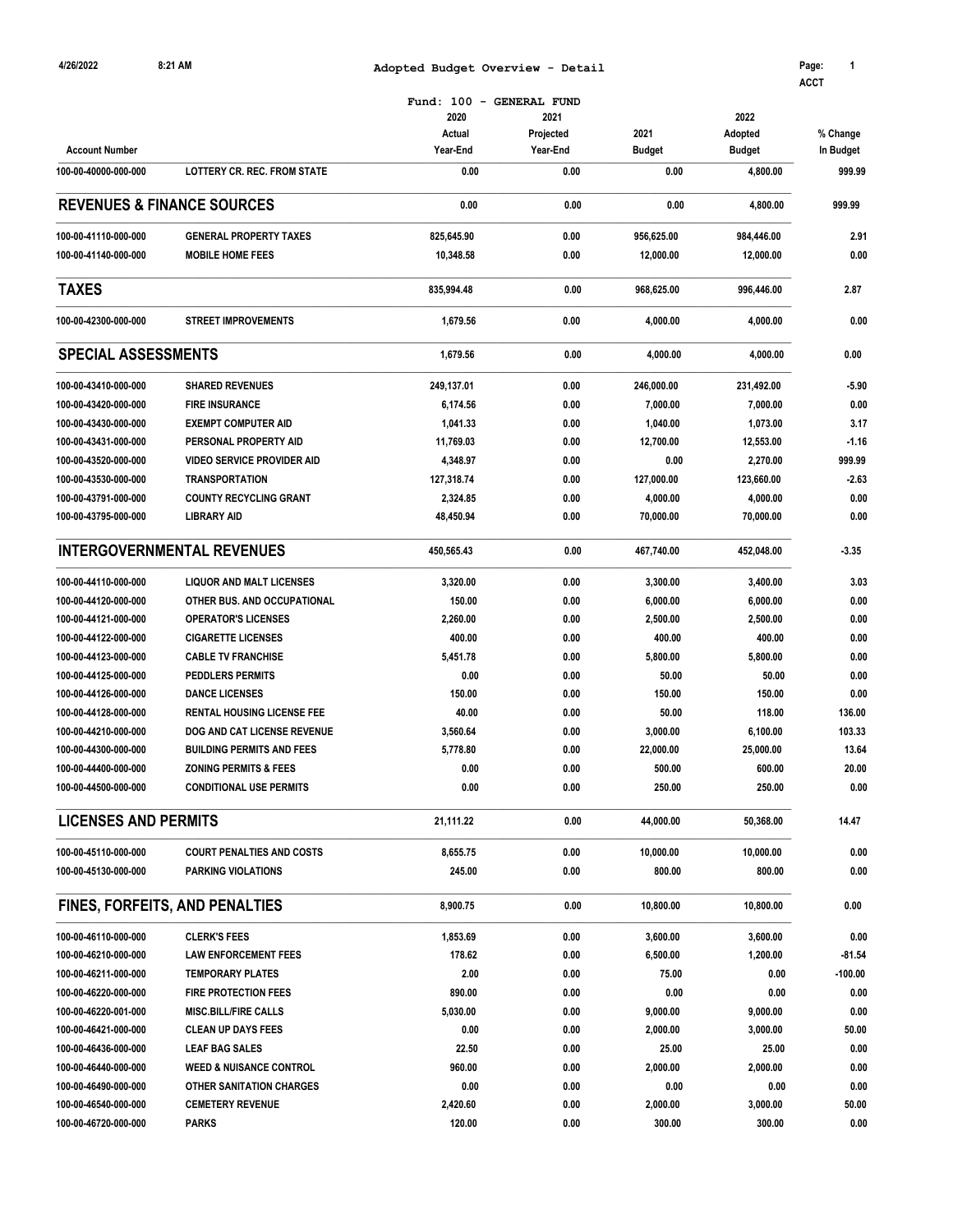| 4/26/2022                    | 8:21 AM                               | Adopted Budget Overview - Detail |                     |               |               | Page:<br>2<br><b>ACCT</b> |
|------------------------------|---------------------------------------|----------------------------------|---------------------|---------------|---------------|---------------------------|
|                              |                                       | Fund: $100 -$                    | <b>GENERAL FUND</b> |               |               |                           |
|                              |                                       | 2020                             | 2021                |               | 2022          |                           |
|                              |                                       | Actual                           | Projected           | 2021          | Adopted       | % Change                  |
| <b>Account Number</b>        |                                       | Year-End                         | Year-End            | <b>Budget</b> | <b>Budget</b> | In Budget                 |
|                              | <b>PUBLIC CHARGES FOR SERVICE</b>     | 11,477.41                        | 0.00                | 25,500.00     | 22,125.00     | $-13.24$                  |
| 100-00-47300-000-000         | <b>OTHER LOCAL GOVERNMENTS</b>        | 0.00                             | 0.00                | 0.00          | 0.00          | 0.00                      |
| 100-00-47400-000-000         | <b>LOCAL DEPARTMENTS</b>              | 5,500.00                         | 0.00                | 5,500.00      | 5,500.00      | 0.00                      |
| 100-00-47410-000-000         | <b>ADMINISTRATIVE REIMBURSEMENT</b>   | 4,000.00                         | 0.00                | 4,000.00      | 4,000.00      | 0.00                      |
|                              | <b>INTERGOVERN CHARGE FOR SERVICE</b> | 9,500.00                         | 0.00                | 9,500.00      | 9,500.00      | 0.00                      |
| 100-00-48100-000-000         | <b>INTEREST</b>                       | 0.00                             | 0.00                | 0.00          | 0.00          | 0.00                      |
| 100-00-48110-000-000         | <b>INTEREST-TEMPORARY INVESTMENTS</b> | 13,535.42                        | 0.00                | 26,000.00     | 20,000.00     | $-23.08$                  |
| 100-00-48120-000-000         | <b>INTEREST-SPECIAL ASSESSMENT</b>    | 66.51                            | 0.00                | 0.00          | 0.00          | 0.00                      |
| 100-00-48130-000-000         | <b>INTEREST-ADVANCE REFUND</b>        | 29,824.88                        | 0.00                | 0.00          | 0.00          | 0.00                      |
| 100-00-48150-000-000         | SEWER UTILITY ADVANCE PAYMENT         | 0.00                             | 0.00                | 27,000.00     | 30,000.00     | 11.11                     |
| 100-00-48210-000-000         | <b>RENT OF FIRE HALL</b>              | 4,650.00                         | 0.00                | 5,000.00      | 5,000.00      | 0.00                      |
| 100-00-48420-000-000         | <b>INSURANCE RECOVERY - LAW ENFO</b>  | 0.00                             | 0.00                | 0.00          | 0.00          | 0.00                      |
| 100-00-48511-000-000         | POLICE NIGHT OUT DONATIONS            | 0.00                             | 0.00                | 0.00          | 0.00          | 0.00                      |
| 100-00-48600-000-000         | OTHER MISCELLANEOUS REVENUES          | 3,564.19                         | 0.00                | 300.00        | 300.00        | 0.00                      |
| 100-00-48910-000-000         | <b>INSURANCE DIVIDENDS</b>            | 6,057.00                         | 0.00                | 8,000.00      | 8,000.00      | 0.00                      |
| <b>MISCELLANEOUS REVENUE</b> |                                       | 57,698.00                        | 0.00                | 66,300.00     | 63,300.00     | $-4.52$                   |
| 100-00-49400-000-000         | <b>TRANSFER FROM CAPITAL PROJ FUN</b> | 37,909.53                        | 0.00                | 0.00          | 0.00          | 0.00                      |
| 100-00-49410-000-000         | <b>TRANSFER IN FROM TID 6</b>         | 0.00                             | 0.00                | 0.00          | 0.00          | 0.00                      |
| 100-00-49610-000-000         | TRANSFER IN FROM WATER UTILITY        | 71,481.70                        | 0.00                | 86,000.00     | 86,000.00     | 0.00                      |
| 100-00-49620-000-000         | <b>WATER UTILITY</b>                  | 0.00                             | 0.00                | 86,000.00     | 86,000.00     | 0.00                      |
| 100-00-49630-000-000         | <b>SEWER UTILITY</b>                  | 0.00                             | 0.00                | 20,550.00     | 21,006.00     | 2.22                      |
| 100-00-49640-000-000         | TAX INCREMENTAL DISTRICTS             | 0.00                             | 0.00                | 107,000.00    | 114,000.00    | 6.54                      |
|                              | <b>OTHER FINANCING REVENUE SOURCE</b> | 109,391.23                       | 0.00                | 299,550.00    | 307,006.00    | 2.49                      |
| <b>Total Revenues</b>        |                                       | 1,506,318.08                     | 0.00                | 1,896,015.00  | 1,920,393.00  | 1.29                      |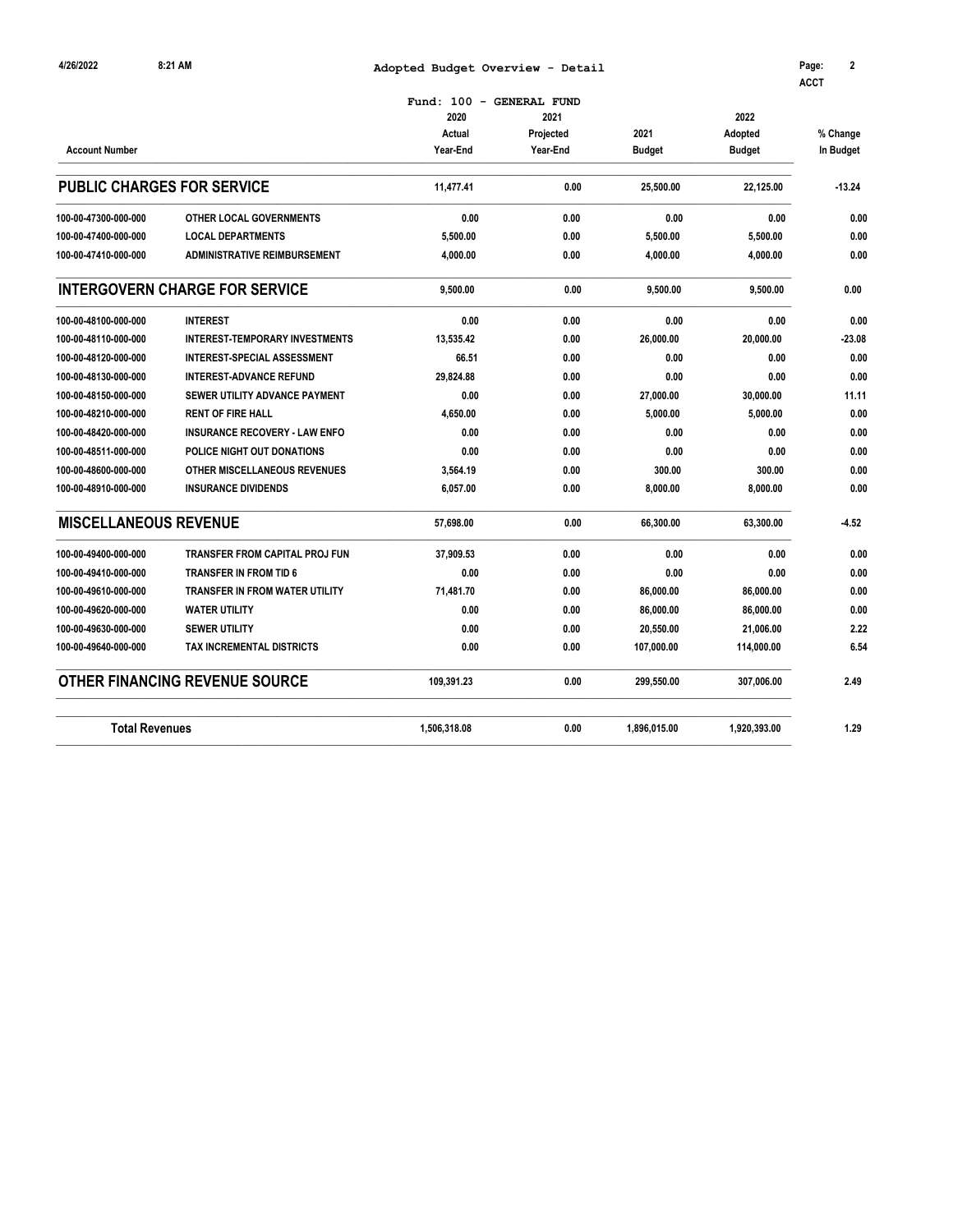## **8:21 AM Adopted Budget Overview - Detail 3 4/26/2022 Page:**

**ACCT**

|                           |                                          | Fund: 100 - GENERAL FUND |           |            |               |           |
|---------------------------|------------------------------------------|--------------------------|-----------|------------|---------------|-----------|
|                           |                                          | 2020                     | 2021      |            | 2022          |           |
|                           |                                          | Actual                   | Projected | 2021       | Adopted       | % Change  |
| <b>Account Number</b>     |                                          | Year-End                 | Year-End  | Budget     | <b>Budget</b> | In Budget |
| 100-00-51110-110-000      | <b>VILLAGE BOARD-WAGES</b>               | 6,350.00                 | 0.00      | 6,000.00   | 6,000.00      | 0.00      |
| 100-00-51110-130-000      | <b>VILLAGE BOARD-FRINGES</b>             | 420.86                   | 0.00      | 450.00     | 450.00        | 0.00      |
| 100-00-51110-390-000      | <b>VILLAGE BOARD-EXPENSES</b>            | 1,509.00                 | 0.00      | 1,000.00   | 1,300.00      | 30.00     |
| 100-00-51210-110-000      | <b>MUNICIPAL COURT-WAGES</b>             | 10,688.92                | 0.00      | 15,000.00  | 14,782.00     | $-1.45$   |
| 100-00-51210-130-000      | <b>MUNICIPAL COURT FRINGES</b>           | 1,478.76                 | 0.00      | 1,280.00   | 1,280.00      | 0.00      |
| 100-00-51210-390-000      | <b>MUNICIPAL COURT-EXPENSES</b>          | 2.844.86                 | 0.00      | 5,850.00   | 5,500.00      | $-5.98$   |
| 100-00-51210-810-000      | MUNICIPAL COURT-OUTLAY                   | 0.00                     | 0.00      | 0.00       | 0.00          | 0.00      |
| 100-00-51310-210-000      | <b>VILLAGE ATTORNEY</b>                  | 35,529.00                | 0.00      | 30,000.00  | 10,000.00     | $-66.67$  |
| 100-00-51310-211-000      | <b>TRAFFIC COURT ATTORNEY</b>            | 2,000.00                 | 0.00      | 2,400.00   | 4,000.00      | 66.67     |
| 100-00-51410-110-000      | <b>VILLAGE PRESIDENT-WAGES</b>           | 3,250.00                 | 0.00      | 3,000.00   | 3,000.00      | 0.00      |
| 100-00-51410-130-000      | <b>VILLAGE PRESIDENT-FRINGES</b>         | 248.68                   | 0.00      | 230.00     | 230.00        | 0.00      |
| 100-00-51410-390-000      | <b>VILLAGE PRESIDENT-EXPENSES</b>        | 309.00                   | 0.00      | 1,000.00   | 1,100.00      | 10.00     |
| 100-00-51420-000-000      | <b>VILLAGE CLERK-TREASURER</b>           | 117.86                   | 0.00      | 0.00       | 0.00          | 0.00      |
| 100-00-51420-110-000      | <b>VILLAGE CLERK-TREASURER-WAGES</b>     | 56,484.33                | 0.00      | 55,366.00  | 62,421.00     | 12.74     |
| 100-00-51420-130-000      | <b>VIL CLERK-TREAS FRINGES</b>           | 31,696.54                | 0.00      | 32,000.00  | 33,982.00     | 6.19      |
| 100-00-51420-390-000      | <b>VILLAGE CLERK-TREASURER-EXPENS</b>    | 21.256.01                | 0.00      | 9,500.00   | 9,650.00      | 1.58      |
| 100-00-51420-815-000      | POST RETIREMENT HRA OUTLAY               | 0.00                     | 0.00      | 10,000.00  | 10.000.00     | 0.00      |
| 100-00-51440-390-000      | <b>ELECTIONS-EXPENSES</b>                | 5,388.08                 | 0.00      | 1,000.00   | 1,000.00      | 0.00      |
| 100-00-51440-810-000      | <b>ELECTIONS - OUTLAY</b>                | 0.00                     | 0.00      | 0.00       | 0.00          | 0.00      |
| 100-00-51460-000-000      | <b>MUNICIPAL CODE - ORDINANCE</b>        | 3,620.80                 | 0.00      | 3,500.00   | 1,000.00      | $-71.43$  |
| 100-00-51470-000-000      | <b>MINICIPAL CODE - MINUTES</b>          | 480.62                   | 0.00      | 0.00       | 500.00        | 999.99    |
| 100-00-51510-210-000      | <b>SPECIAL ACCOUNTING &amp; AUDITING</b> | 9,911.25                 | 0.00      | 10,000.00  | 10,000.00     | 0.00      |
| 100-00-51530-210-000      | <b>ASSESSMENT OF PROPERTY</b>            | 13,000.00                | 0.00      | 13,000.00  | 13,000.00     | 0.00      |
| 100-00-51610-110-000      | <b>LIBRARY BUILDING-WAGES</b>            | 882.14                   | 0.00      | 12,365.00  | 0.00          | $-100.00$ |
| 100-00-51610-130-000      | <b>LIBRARY BLG FRINGES</b>               | 429.57                   | 0.00      | 6,675.00   | 0.00          | $-100.00$ |
| 100-00-51610-390-000      | <b>LIBRARY BUILDING-EXPENSES</b>         | 0.00                     | 0.00      | 0.00       | 0.00          | 0.00      |
| 100-00-51620-110-000      | <b>MUNICIPAL BUILDING-WAGES</b>          | 1,645.40                 | 0.00      | 12,365.00  | 0.00          | $-100.00$ |
| 100-00-51620-130-000      | <b>MUN BLDGS FRINGES</b>                 | 788.76                   | 0.00      | 6,675.00   | 0.00          | $-100.00$ |
| 100-00-51620-390-000      | MUNICIPAL BUILDING-EXPENSES              | 22.444.52                | 0.00      | 20,000.00  | 0.00          | $-100.00$ |
| 100-00-51910-390-000      | <b>ILLEGAL TAXES</b>                     | 3,300.95                 | 0.00      | 0.00       | 0.00          | 0.00      |
| 100-00-51931-510-000      | PROPERTY & LIABILITY INSURE              | 42,000.50                | 0.00      | 31.200.00  | 44,700.00     | 43.27     |
| <b>GENERAL GOVERNMENT</b> |                                          | 278,076.41               | 0.00      | 289,856.00 | 233,895.00    | $-19.31$  |
| 100-00-52110-110-000      | POLICE DEPARTMENT-WAGES                  | 235,203.30               | 0.00      | 260,500.00 | 306,198.00    | 17.54     |
| 100-00-52110-111-000      | <b>POLICE DEPT - TRAINING WAGES</b>      | 1,030.44                 | 0.00      | 2,500.00   | 2,500.00      | 0.00      |
| 100-00-52110-130-000      | <b>PD FRINGES</b>                        | 132,926.74               | 0.00      | 142,250.00 | 156,485.00    | 10.01     |
| 100-00-52110-241-000      | POLICE DEPARTMENT-MAINTENANCE            | 226.38                   | 0.00      | 8,000.00   | 8,000.00      | 0.00      |
| 100-00-52110-292-000      | POLICE DEPT - COMMUNICATIONS             | 14,152.21                | 0.00      | 12,000.00  | 12,000.00     | 0.00      |
| 100-00-52110-346-000      | <b>POLICE DEPARTMENT - UNIFORMS</b>      | 1,410.34                 | 0.00      | 2,500.00   | 2,500.00      | 0.00      |
| 100-00-52110-351-000      | <b>POLICE DEPARTMENT - FUEL</b>          | 6,660.25                 | 0.00      | 14,000.00  | 14,000.00     | 0.00      |
| 100-00-52110-380-000      | POLICE DEPARTMENT-TRAINING               | 1,759.74                 | 0.00      | 2,500.00   | 2,500.00      | 0.00      |
| 100-00-52110-390-000      | POLICE DEPT - OFFICE EXPENSES            | 16,676.09                | 0.00      | 18,000.00  | 18,000.00     | 0.00      |
| 100-00-52110-810-000      | POLICE DEPT-EQUIPMENT                    | 14,186.29                | 0.00      | 16,000.00  | 16,000.00     | 0.00      |
| 100-00-52111-810-000      | <b>POLICE CAR</b>                        | 0.00                     | 0.00      | 10,000.00  | 10,000.00     | 0.00      |
| 100-00-52210-390-000      | <b>FIRE DEPARTMENT-EXPENSES</b>          | 68,376.78                | 0.00      | 40,000.00  | 60,000.00     | 50.00     |
| 100-00-52210-391-000      | <b>FIRE CALLS - EXPENSES</b>             | 357.13                   | 0.00      | 1,000.00   | 0.00          | $-100.00$ |
| 100-00-52220-110-000      | <b>FIRE HALL-WAGES</b>                   | 2,255.24                 | 0.00      | 12,365.00  | 0.00          | $-100.00$ |
| 100-00-52220-130-000      | <b>FIRE HALL FRINGES</b>                 | 1,431.77                 | 0.00      | 6,675.00   | 0.00          | $-100.00$ |
| 100-00-52310-390-000      | AMBULANCE-EXPENSES                       | 26,863.20                | 0.00      | 26,806.00  | 26,806.00     | 0.00      |
| 100-00-52400-390-000      | <b>BUILDING INSPECTOR-EXPENSES</b>       | 5,681.00                 | 0.00      | 5,000.00   | 9,400.00      | 88.00     |
| 100-00-52500-390-000      | <b>TORNADO WARNING SYSTEM-EXPENSE</b>    | 1,029.00                 | 0.00      | 500.00     | 1,500.00      | 200.00    |
| 100-00-52500-810-000      | <b>TORNADO WARNING SYSTEM-OUTLAY</b>     | 0.00                     | 0.00      | 20,000.00  | 10,000.00     | $-50.00$  |
| 100-00-52600-390-000      | OTHER PUBLIC SAFETY-TRAINING             | 968.60                   | 0.00      | 1,000.00   | 1,500.00      | 50.00     |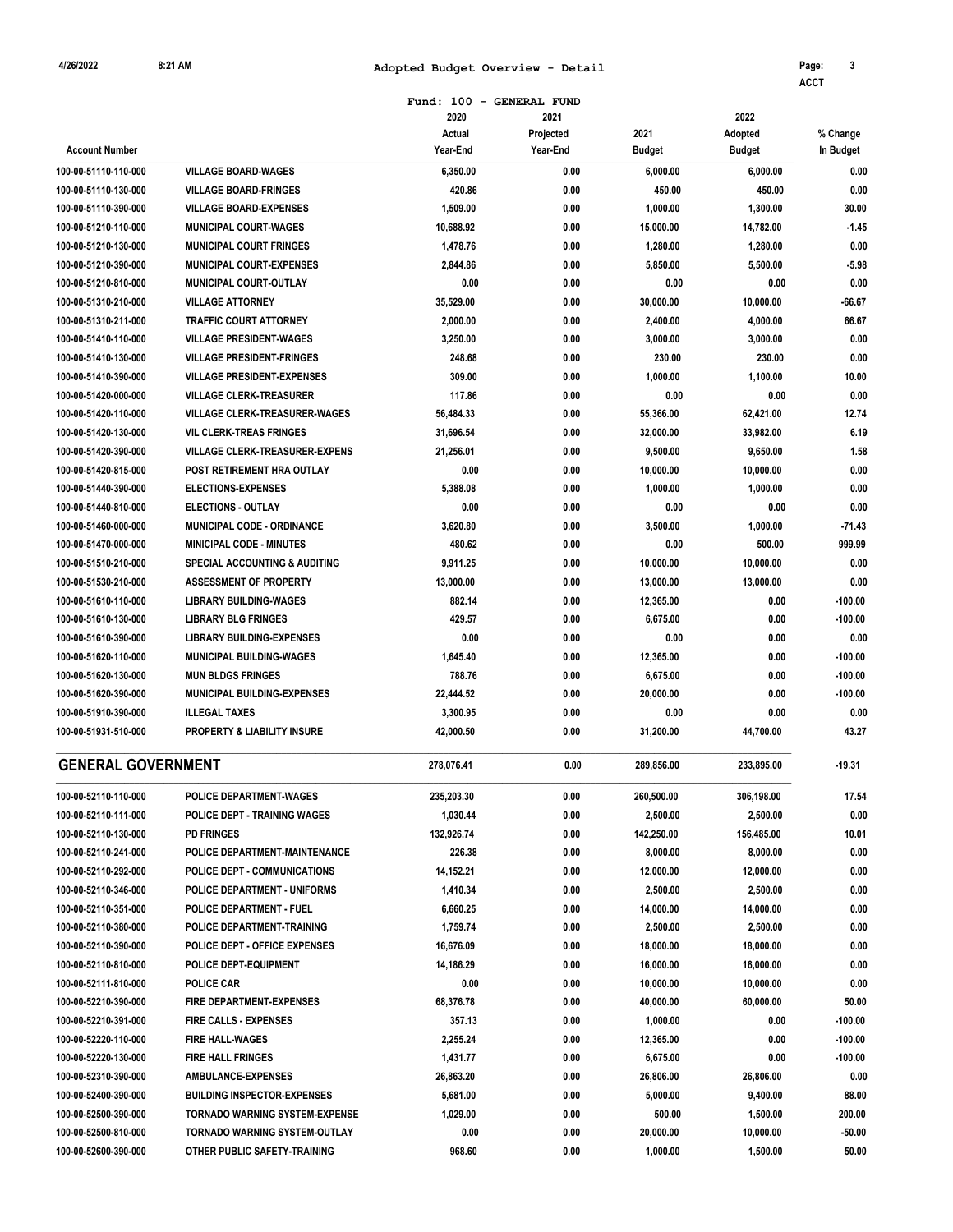## **8:21 AM Adopted Budget Overview - Detail 4 4/26/2022 Page:**

**ACCT**

|                                  | Fund: 100<br>$\overline{\phantom{a}}$<br><b>GENERAL FUND</b> |                |                   |               |                 |           |  |
|----------------------------------|--------------------------------------------------------------|----------------|-------------------|---------------|-----------------|-----------|--|
|                                  |                                                              | 2020<br>Actual | 2021<br>Projected | 2021          | 2022<br>Adopted | % Change  |  |
| <b>Account Number</b>            |                                                              | Year-End       | Year-End          | <b>Budget</b> | <b>Budget</b>   | In Budget |  |
| <b>PUBLIC SAFETY</b>             |                                                              | 531,194.50     | 0.00              | 601,596.00    | 657,389.00      | 9.27      |  |
| 100-00-53240-110-000             | <b>PUBLIC WORKS WAGES</b>                                    | 31,368.80      | 0.00              | 12,365.00     | 126,414.00      | 922.35    |  |
| 100-00-53240-130-000             | <b>PUBLIC WORKS FRINGES</b>                                  | 16,758.89      | 0.00              | 6,675.00      | 66,086.00       | 890.05    |  |
| 100-00-53240-390-000             | <b>MACHINERY &amp; EQUIPMENT-EXPENSES</b>                    | 101.273.89     | 0.00              | 73,000.00     | 73,000.00       | 0.00      |  |
| 100-00-53240-810-000             | <b>MACHINERY &amp; EQUIPMENT-OUTLAY</b>                      | 0.00           | 0.00              | 0.00          | 0.00            | 0.00      |  |
| 100-00-53270-110-000             | <b>BUILDINGS &amp; GROUNDS-WAGES</b>                         | 14.529.97      | 0.00              | 12,365.00     | 0.00            | $-100.00$ |  |
| 100-00-53270-130-000             | <b>BLGS GROUNDS FRINGES</b>                                  | 9,587.56       | 0.00              | 6,675.00      | 0.00            | $-100.00$ |  |
| 100-00-53270-390-000             | <b>BUILDINGS &amp; GROUNDS-EXPENSES</b>                      | 14,477.00      | 0.00              | 20,000.00     | 63,000.00       | 215.00    |  |
| 100-00-53270-810-000             | <b>BUILDINGS &amp; GROUNDS-OUTLAY</b>                        | 0.00           | 0.00              | 0.00          | 0.00            | 0.00      |  |
| 100-00-53310-110-000             | <b>STREET MAINTENANCE-WAGES</b>                              | 16,912.40      | 0.00              | 12,365.00     | 0.00            | $-100.00$ |  |
| 100-00-53310-130-000             | <b>ST MAINT FRINGES</b>                                      | 10,059.09      | 0.00              | 6,675.00      | 0.00            | $-100.00$ |  |
| 100-00-53310-390-000             | <b>STREET MAINTENANCE-EXPENSES</b>                           | 77.452.33      | 0.00              | 75,000.00     | 75,000.00       | 0.00      |  |
| 100-00-53310-820-000             | <b>STREET MAINTENANCE-OUTLAY</b>                             | 0.00           | 0.00              | 0.00          | 0.00            | 0.00      |  |
| 100-00-53320-110-000             | <b>STREET CLEANING-WAGES</b>                                 | 4,964.25       | 0.00              | 12,365.00     | 0.00            | $-100.00$ |  |
| 100-00-53320-130-000             | <b>STREET CLEAN FRINGES</b>                                  | 2,628.74       | 0.00              | 6,675.00      | 0.00            | $-100.00$ |  |
| 100-00-53320-390-000             | <b>STREET CLEANING-EXPENSES</b>                              | 0.00           | 0.00              | 0.00          | 1,000.00        | 999.99    |  |
| 100-00-53330-110-000             | <b>SNOW AND ICE REMOVAL-WAGES</b>                            | 13,392.04      | 0.00              | 12,365.00     | 0.00            | $-100.00$ |  |
| 100-00-53330-130-000             | <b>SNOW &amp; ICE FRINGES</b>                                | 6,953.20       | 0.00              | 6,675.00      | 0.00            | $-100.00$ |  |
| 100-00-53330-390-000             | SNOW AND ICE REMOVAL-EXPENSES                                | 13.598.29      | 0.00              | 34,600.00     | 34.600.00       | 0.00      |  |
| 100-00-53340-110-000             | <b>TRAFFIC CONTROL-WAGES</b>                                 | 230.77         | 0.00              | 12,365.00     | 0.00            | $-100.00$ |  |
| 100-00-53340-130-000             | <b>TRAFFIC CONTROL FRINGES</b>                               | 512.62         | 0.00              | 6,675.00      | 0.00            | $-100.00$ |  |
| 100-00-53340-390-000             | <b>TRAFFIC CONTROL-EXPENSES</b>                              | 0.00           | 0.00              | 0.00          | 200.00          | 999.99    |  |
| 100-00-53350-210-000             | <b>ENGINEERING-NON BUDGET</b>                                | 4,060.00       | 0.00              | 0.00          | 1,500.00        | 999.99    |  |
| 100-00-53420-220-000             | <b>STREET LIGHTING</b>                                       | 21,764.33      | 0.00              | 26,000.00     | 22,000.00       | $-15.38$  |  |
| 100-00-53420-820-000             | <b>STREET LIGHTING-OUTLAY</b>                                | 0.00           | 0.00              | 0.00          | 0.00            | 0.00      |  |
| 100-00-53630-110-000             | SOLID WASTE DISPOSAL-WAGES                                   | 2,577.20       | 0.00              | 12,365.00     | 0.00            | $-100.00$ |  |
| 100-00-53630-130-000             | <b>SOLID WASTE FRINGES</b>                                   | 1,633.47       | 0.00              | 6,675.00      | 0.00            | $-100.00$ |  |
| 100-00-53630-390-000             | <b>SOLID WASTE DISPOSAL-EXPENSES</b>                         | 269.85         | 0.00              | 1,000.00      | 500.00          | $-50.00$  |  |
| <b>PUBLIC WORKS</b>              |                                                              | 365,004.69     | 0.00              | 362,880.00    | 463,300.00      | 27.67     |  |
| 100-00-54900-110-000             | <b>CEMETERY-WAGES</b>                                        | 14.005.29      | 0.00              | 12,500.00     | 12,500.00       | 0.00      |  |
| 100-00-54900-130-000             | <b>CEMETERY-FRINGES</b>                                      | 1,165.09       | 0.00              | 2,000.00      | 1,000.00        | $-50.00$  |  |
| 100-00-54900-390-000             | <b>CEMETERY-EXPENSES</b>                                     | 1,274.61       | 0.00              | 2,803.00      | 2,500.00        | $-10.81$  |  |
| <b>HEALTH AND HUMAN SERVICES</b> |                                                              | 16,444.99      | 0.00              | 17,303.00     | 16,000.00       | $-7.53$   |  |
| 100-00-55110-000-000             | <b>LIBRARY</b>                                               | 173,694.28     | 0.00              | 165,000.00    | 188,500.00      | 14.24     |  |
| 100-00-55110-130-000             | <b>LIBRARY-BENEFITS</b>                                      | 1,165.82       | 0.00              | 0.00          | 0.00            | 0.00      |  |
| 100-00-55200-110-000             | <b>PARKS-WAGES</b>                                           | 7,809.71       | 0.00              | 12,365.00     | 9,704.00        | $-21.52$  |  |
| 100-00-55200-130-000             | <b>PARKS FRINGES</b>                                         | 4,315.25       | 0.00              | 6,675.00      | 4,959.00        | $-25.71$  |  |
| 100-00-55200-390-000             | <b>PARKS-EXPENSES</b>                                        | 2,538.59       | 0.00              | 6,000.00      | 6,000.00        | 0.00      |  |
| 100-00-55200-810-000             | <b>PARKS-OUTLAY</b>                                          | 0.00           | 0.00              | 60,000.00     | 0.00            | $-100.00$ |  |
| 100-00-55330-110-000             | <b>CELEBRATIONS AND ENTERT-WAGES</b>                         | 4,137.75       | 0.00              | 12,365.00     | 5,545.00        | $-55.16$  |  |
| 100-00-55330-130-000             | <b>C &amp; E FRINGES</b>                                     | 2,402.18       | 0.00              | 6,675.00      | 2,834.00        | $-57.54$  |  |
| 100-00-55330-390-000             | <b>CELEBRATIONS/ENTERTAIN/EXPENSE</b>                        | 1,814.16       | 0.00              | 2,000.00      | 2,000.00        | 0.00      |  |
| 100-00-55330-810-000             | CELEBRATIONS-ENTERT-OUTLAY                                   | 0.00           | 0.00              | 0.00          | 0.00            | 0.00      |  |
| 100-00-55450-390-000             | <b>ICE RINKS-EXPENSES</b>                                    | 482.04         | 0.00              | 0.00          | 0.00            | 0.00      |  |
|                                  | <b>CULTURE, RECREATION, &amp; EDUC.</b>                      | 198,359.78     | 0.00              | 271,080.00    | 219,542.00      | $-19.01$  |  |
| 100-00-56300-110-000             | PLANNING COMMISSION-WAGES                                    | 0.00           | 0.00              | 0.00          | 500.00          | 999.99    |  |
| 100-00-56300-390-000             | <b>PLANNING COMMISSION-EXPENSES</b>                          | 0.00           | 0.00              | 300.00        | 0.00            | $-100.00$ |  |
| 100-00-56730-390-000             | <b>ECONOMIC DEVELOPMENT-EXPENSES</b>                         | 500.00         | 0.00              | 500.00        | 500.00          | 0.00      |  |